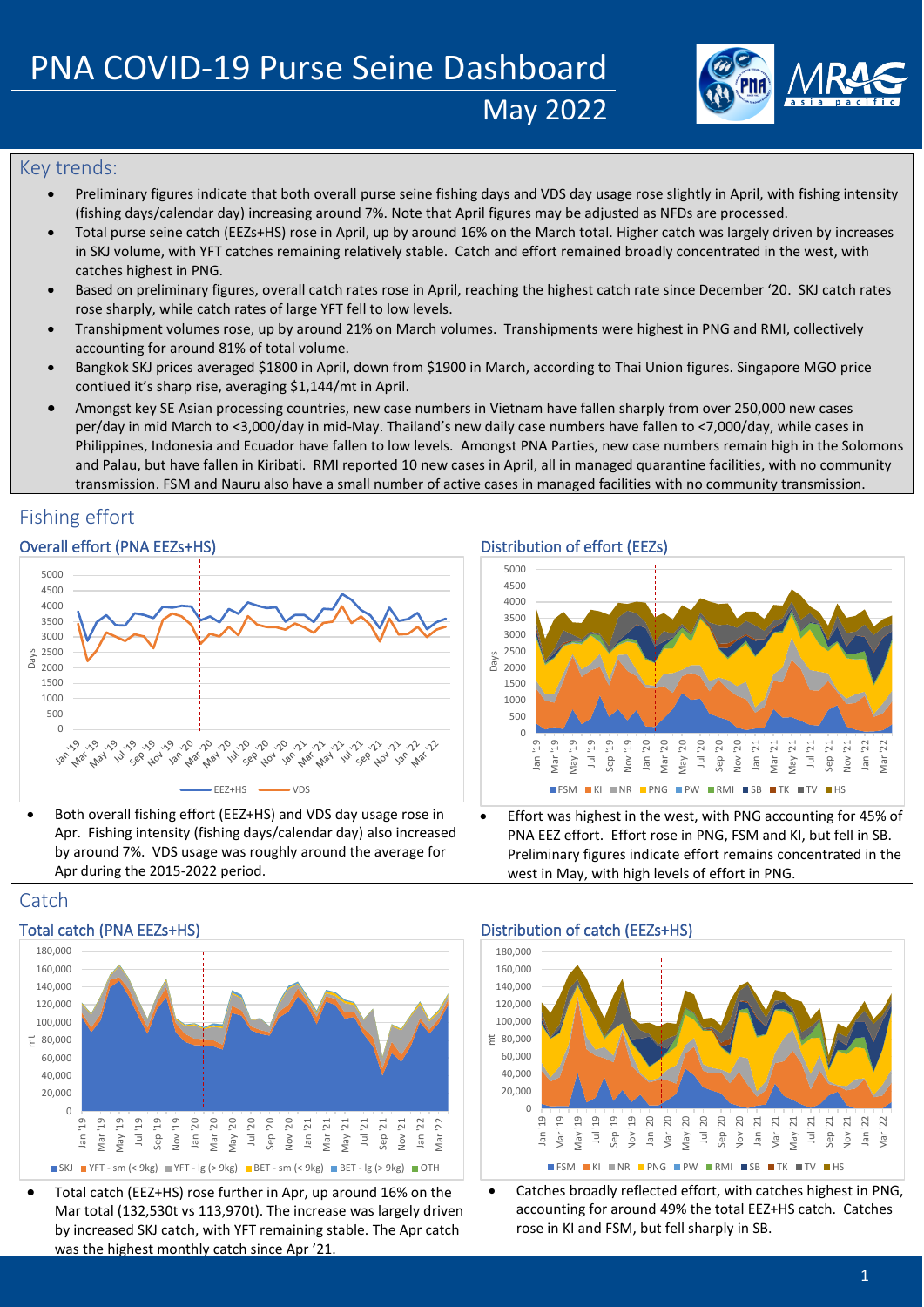# Catch rates



• Overall catch rates continued to rise in Apr, sitting above average for the 2019-2021 period. The Apr catch rate was the highest since Dec '20. These figures are preliminary and may be adjusted slightly as NFDs are processed and additional ereporting is received.



• SKJ catch rate contiued to rise in Apr, reaching the highest level since Dec '20 and the second highest level since Jun '19.

Overall (PNA EEZs+HS) Catch rate by zone (EEZs)



• Preliminary figures indicate that catch rates broadly increased across the region, with rates highest in NR, PNG and TK. SB was the only zone in which catch rates fell.



• Amongst the other purse seine species/size categories, catch rates of large YFT fell to low levels. Catch rates of small YFT rose slightly, while small BET fell.



• Transhipment volumes were highest in PNG and RMI ports, collectively accounting for around 81% of overall volume. Transhipments in KI remained steady, while volumes in other Party ports remained low.

## Transhipment



• Transhipment volumes in PNA ports rose in Apr, up by around 21% on Mar volumes (from 58,985t to 71,397t). The Apr transhipment volume was the highest since the start of the pandemic.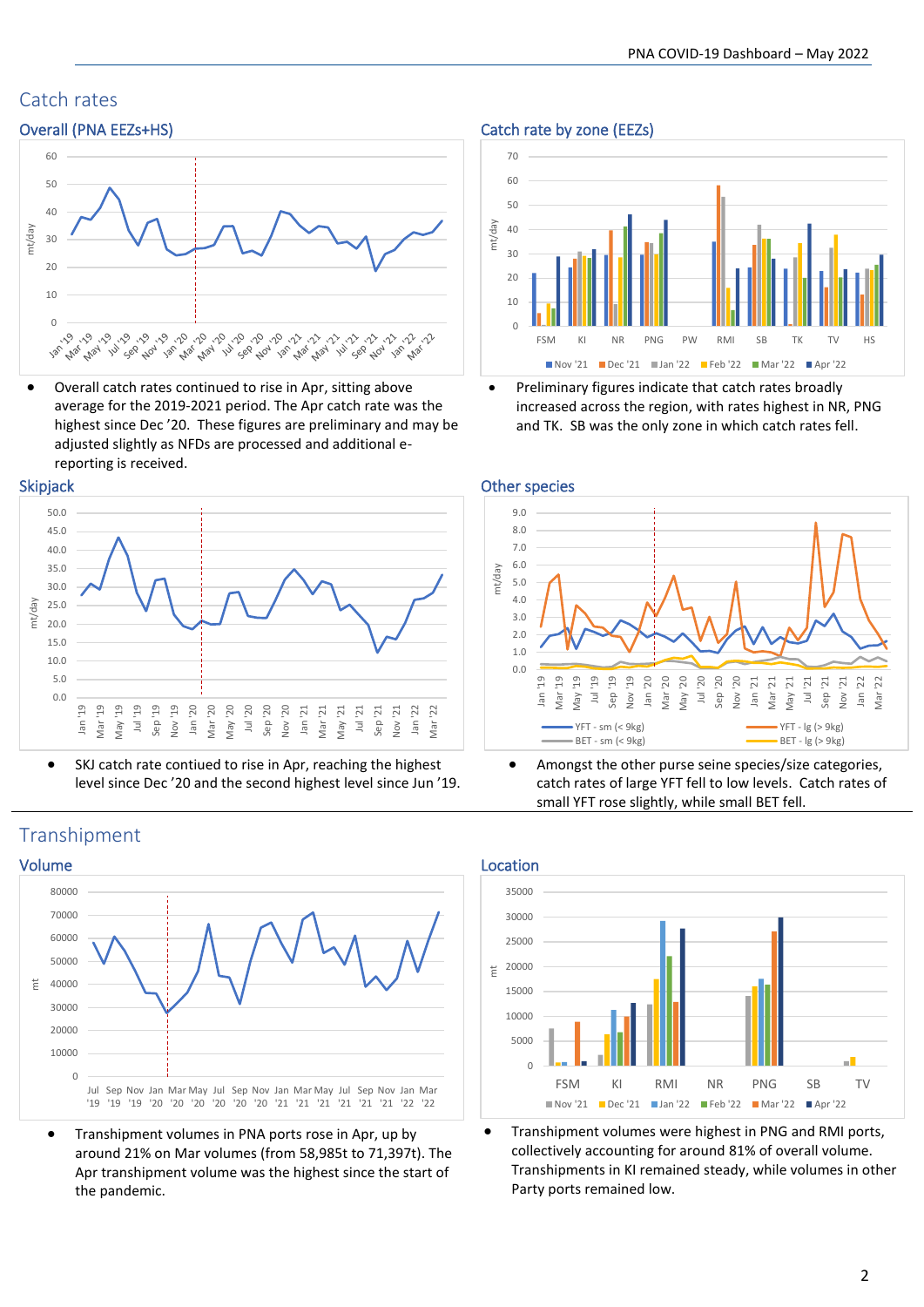## Prices





[https://investor.thaiunion.com/raw\\_material.html](https://investor.thaiunion.com/raw_material.html)

• Thai Union report that Bangkok SKJ prices averaged around \$1800 in Apr, down from \$1900 in Mar. The Apr '22 price is the highest monthly Apr price since 2018.





• In Apr, the Singapore MGO price line moved 'above' the BKK SKJ price for the first time substantially since the start of the pandemic, with fuel price rising and SKJ price falling.



<https://shipandbunker.com/prices/apac/sea/sg-sin-singapore#MGO>

Singapore MGO price continued to rise Apr, averaging US\$1,144/mt, up from US\$1,080/mt in Mar. The Apr '22 price was more than double the price in Feb '20, immediately prior to the pandemic. Price in May has remained relatively stable, sitting at US\$1,179/mt as at May 16<sup>th</sup>.

#### BKK SKJ Price vs Fuel price Price Price differential (BKK SKJ – Fuel)



The price differential between BKK SKJ price and Singapore MGO fell substantially to US\$656 in Apr, down from US\$821 in Mar. The differential is now well below the 10yr average of around US\$877.

## COVID-19 in processing countries



<https://ourworldindata.org/covid-cases>

• Vietnam's recent spike in cases saw it surpass Indonesia as having highest cumulative case numbers amongst SE Asian processing countries, although numbers have now levelled off.

### Total cases **Daily confirmed cases** Daily confirmed cases



#### <https://ourworldindata.org/covid-cases>

The severe spike in cases in Vietnam in Mar has declined just as quickly, with new case numbers falling from over 250,000/day in mid-March to <3,000 on May 15. Thailand's case numbers have also fallen to <7,000/ mid May.